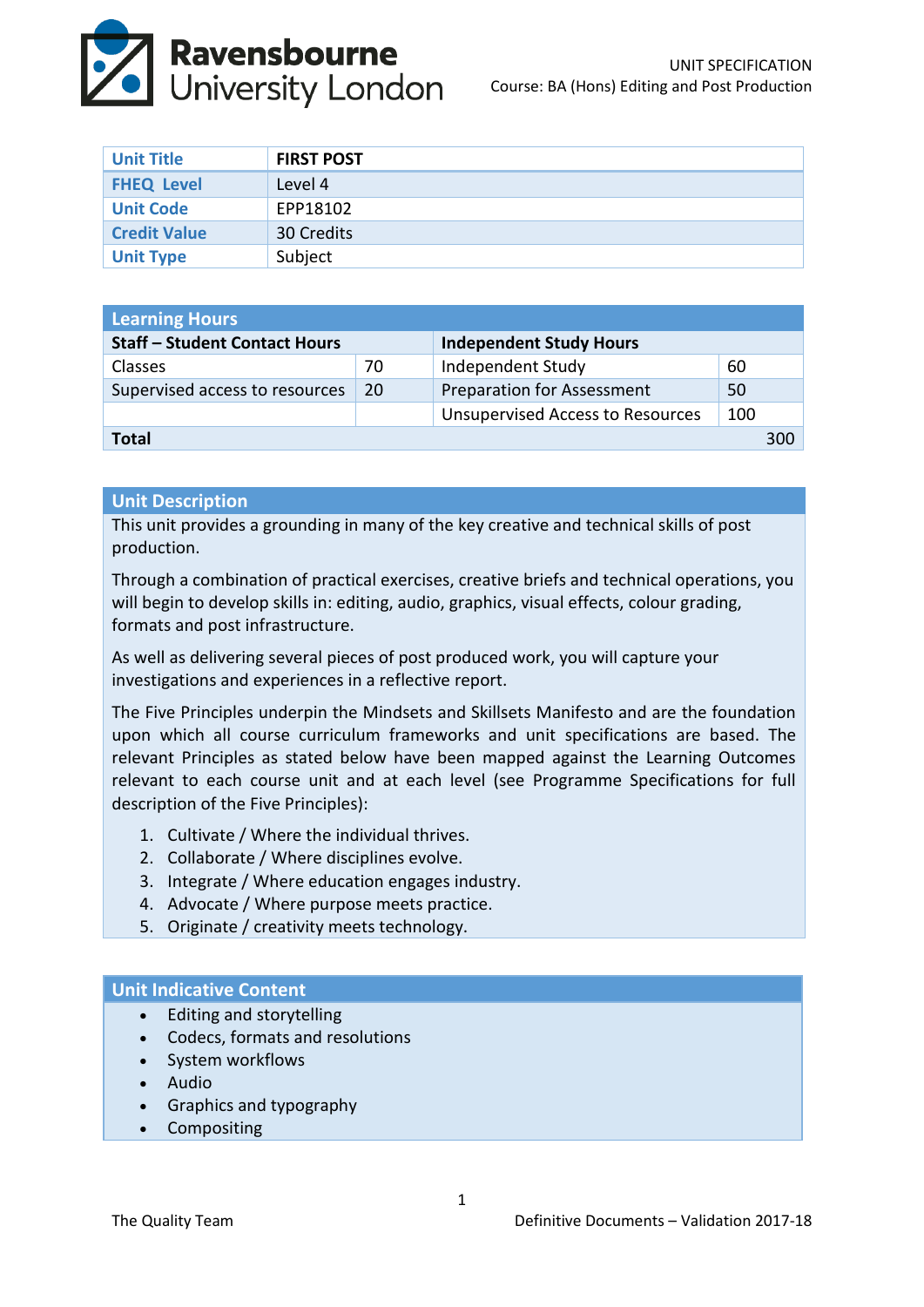## **Unit Aims**

To understand and explore the application of fundamental editing and storytelling principles

To gain essential post production technical skills

Apply creative solutions to the brief

Have an evaluative and reflective understanding of the work and be able to articulate this coherently

#### **Unit Learning Outcomes**

## **LO 4 (Pre) Production**

Identify, select and apply an appropriate selection of processes, materials and methods that inform creative and academic practice**.**

#### **Related Principle: COLLABORATE**

#### **LO 5 Presentation / Storytelling For Influence**

Evidence effective communication of projects, whether in visual, oral or written form**.**

#### **Related Principle: ADVOCATE**

#### **LO 7 Employability**

Evidence nurturing professional transferable and employability skills, including the ability to manage time and work to clear briefs and deadlines, respond to set goals, and communicate effectively.

## **Related Principle: CULTIVATE**

## **Learning and Teaching Methods**

This unit will be delivered using a combination of:

- Briefings
- Lectures
- Project work
- Workshops
- Debate
- Online activity
- Group presentations and critiques
- Self-directed independent study

## **Assessment methods and tasks**

**Assessment tasks Weighting (%)** *(one grade or multi-grade unit)*